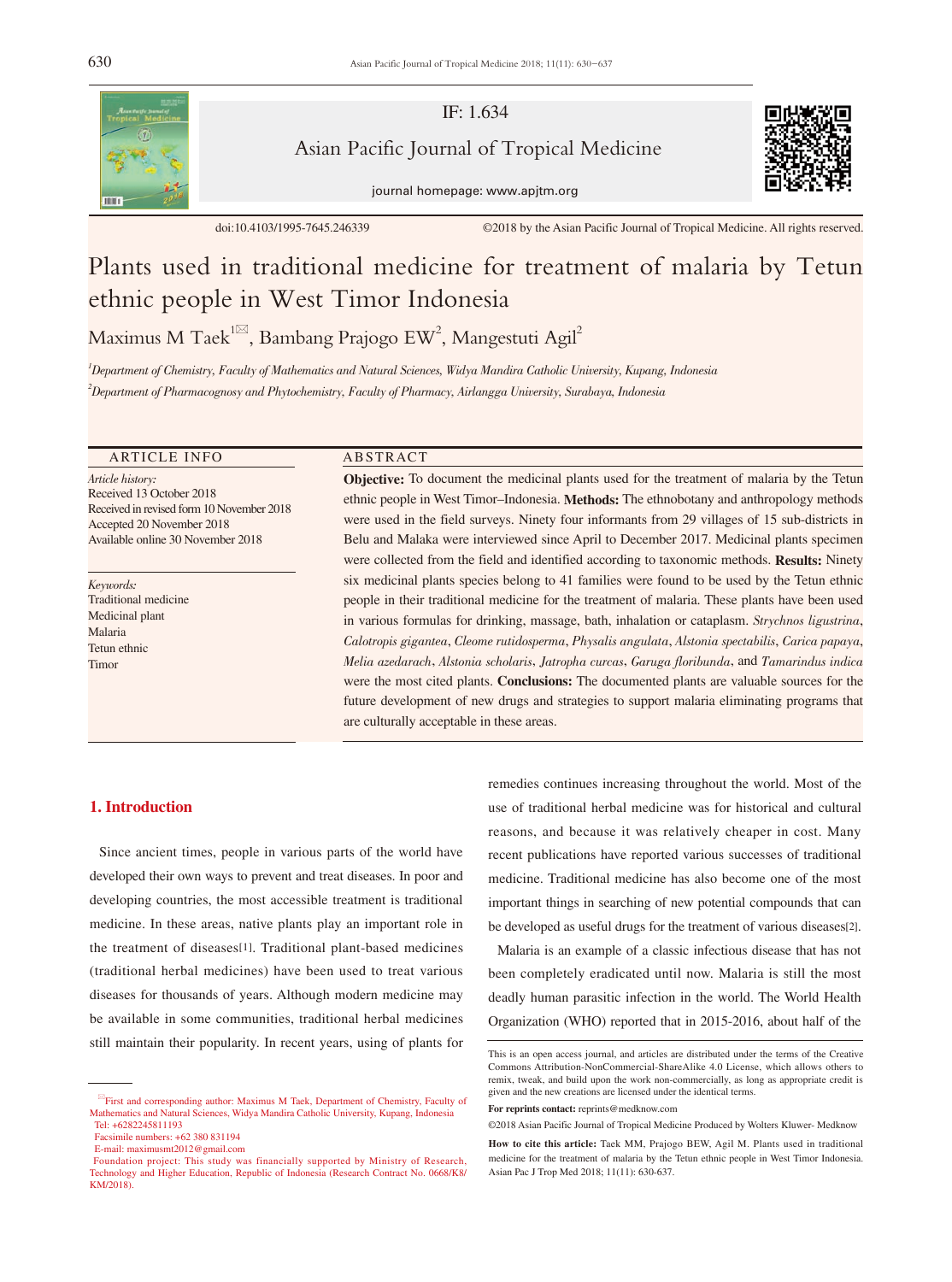world's population was at risk of malaria. The estimated number of malaria cases was 214-216 million, with 438 000-445 000 deaths due to this disease; a majority are children under five years old in the tropical and sub-tropical regions of the world. Most cases and deaths occur in sub-Saharan Africa, but some regions in Asia and America are also at risk. Until 2016, people in about 91 countries and regions had ongoing malaria transmission[3,4].

 The continuous evolution of Plasmodium has increased its resistance to various antimalarial drugs that are widely used today. Several recent publications have even reported that Plasmodium falciparum has also shown an increase in resistance to artemisininbased antimalarials[5]. Therefore, it is urgent to continue efforts of searching for new and more effective drugs. This prompted the researchers to find other alternative approach, such as evaluating medicinal plants[6]. Some decades ago, plants were selected and screened randomly for their antimalarial activity. However, this approach was laborious, time-consuming, needed a high-level of investment and skill, and did not yield much result. A better approach used now is selecting plants that have been traditionally used by people to treat malaria. In many cases, this method has already accelerated the time of plants' selection and test of its antimalarial activity, and saved more resources than the former approach. Research on medicinal plants of various traditional medicine systems could provide useful leads for the development of important active compounds[7]. In addition, exploration of traditional medicine for malaria treatment is useful to design strategies that can be further developed to support a more effective and culturally acceptable malaria eliminating program[8].

 The Tetun community is one of the indigenous ethnics in Timor island. They mainly live in the central part of Timor, scattering in Indonesia (West Timor) and Republic Democratic Timor Leste (East Timor). In West Timor, they are scattered in all sub-districts in Belu and Malaka districts. In both areas, they live together with three other indigenous ethnic groups, namely Dawan (Pah Meto), Bunaq (Marae) and Kemak. The Tetun community was formed by indigenous people called Melus and migrants from the Malay Peninsula who came to Timor island in the past[9]. In Belu and Malaka, this community have had a long time experience in using traditional plant-based medicines to treat various diseases. They called their traditional medicine  $ai$ tahan or kwa[10]. Some old manuscripts from Catholic's missionaries noted that since long time ago, local people of Timor were frequently attacked by malaria disease[11]. So, it can be expected that the Tetun community has also developed useful strategies to fight malaria, including plant-based traditional medicine.

 This is the first study on local knowledge of the Tetun ethnic people about malaria and methods for the treatment of the disease that they have practiced for generations. Specifically, this study was intended to inventory and document the medicinal plants used by the Tetun people in their traditional medicine for the treatment of malaria.

# 2. Materials and methods

#### 2.1. The study area

 This research was carried out in the Belu and Malaka Districts (Figure 1). Belu is located in the northern part of Timor island (9°150" S, 124°40' E), and Malaka is in the south (9°34' S, 124°54' E). These two districts, together with Timor Tengah Utara (TTU) District, are three of Indonesian territories that border directly with the Republic Democratic Timor Leste. The study area includes fifteen villages of five sub-districts in Malaka (Kobalima Timur, Malaka Barat, Malaka Tengah, Weliman and Wewiku), and fourteen villages of ten sub-districts in Belu (Atambua Barat, Atambua Selatan, Kakuluk Mesak, Lamaknen, Lasiolat, Nanaet Duabesi, Raihat, Raimanuk, Tasifeto Barat and Tasifeto Timur).



**Figure 1.** Map of Timor island showing the study area, District of Belu and Malaka.

#### 2.2. Fieldwork

 The study was conducted for nine months, from April to December 2017. The methods used to collect information in the field were interviews, focused group discussions and observations. Interviews were conducted with a semi-structured questionnaire. Questions were focused on the local knowledge about medicinal plants used for the treatment of malaria. Documentation of interview contents was carried out with hand-writing notes, and some of them were recorded by using an audio recorder.

 A total of 94 informants (43 men and 51 women) were involved in this study. Demographic profiles of the informants are listed in Table 1. Seventy-seven informants were interviewed one-on-one, and 17 were once interviewed in a focused group discussion.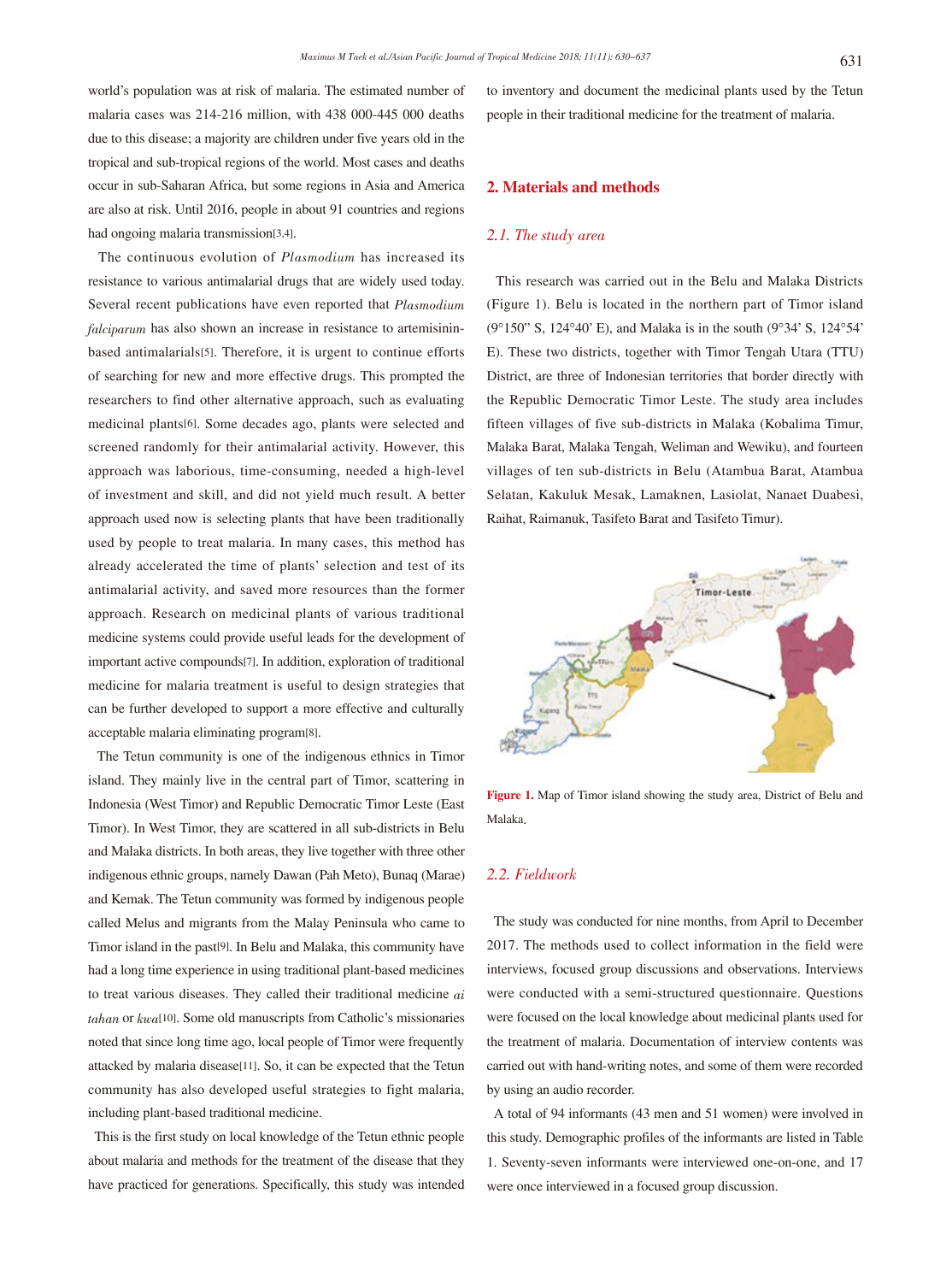| <b>Table 1</b>                                   |  |
|--------------------------------------------------|--|
| Demographic profile of the informants $(N=94)$ . |  |

| Parameters             |                               | No. of informants                   |  |
|------------------------|-------------------------------|-------------------------------------|--|
|                        | Group                         | $\lceil n \left( \% \right) \rceil$ |  |
| Gender                 | Man                           | 43(45.75)                           |  |
|                        | Woman                         | 51(54.25)                           |  |
| Age                    | Less than 40 years old        | 4(4.26)                             |  |
|                        | 41-50 years old               | 11(11.70)                           |  |
|                        | 51-60 years old               | 26(27.66)                           |  |
|                        | 61-70 years old               | 20(21.28)                           |  |
| <b>Education</b> level | More than 71 years old        | 33(35.10)                           |  |
|                        | <b>Illiterate</b>             | 38(40.43)                           |  |
|                        | Primary education level       | 25(26.60)                           |  |
|                        | Secondary education level     | 10(10.63)                           |  |
|                        | High education level          | 21(12.77)                           |  |
| Mastery of language    | Tetun                         | 44(46.81)                           |  |
|                        | Tetun and Indonesian          | 50(53.19)                           |  |
| Profession             | Farmer                        | 77(81.91)                           |  |
|                        | Employee and retired employee | 17(18.09)                           |  |

 The informants were selected by purposive and snowball methods. They were people who had good knowledge and/or experiences in traditional medicine indicated by other local people. More than 50% of all informants were elderly people over the age of 50, with a lowlevel of education, or even illiterate. Most of the elderly informants who were illiterates live in the villages. Such informants can only speak local language – Tetun, while those who were younger and educated speak Tetun and Indonesian actively. About 80% of all informants were mainly farmers and housewives, and the rest were employees and retired employees.

 The informants' knowledge of traditional medicinal plants was obtained in several ways, i.e.: (1) learning from parents as inheritance of family knowledge, (2) observing the traditional medical practices carried out by parents or traditional healers in the village, (3) experience of being ill and treated using traditional medicine, and (4) "taught by the ancestors" through dreams or visions.

 The data collected for each medicinal plant was the local name, the part (s) of plant used, and its mode of preparation and administration. Most of the plants were observed and collected in situ. Some short field walks were conducted with the informant(s) and/or local guide to collect sample of the plant(s) mentioned. Photographs of the plant(s) were taken and herbarium was prepared for scientific identification. Plants were first identified with the help of literature[12]. Secondly, picture of each plant taken on the field was compared to the picture of the plant in various databases available online from some websites. The plants' scientific name and taxonomic were also verified by the Indonesian Institute of Sciences (Lembaga Ilmu Pengetahuan Indonesia, LIPI)–Bogor Botanic Garden.

# 2.3. Data analysis

 Local knowledge information collected from fieldwork was analyzed to obtain the following data: (1) number of plants mentioned and botanical families, (2) most cited plants in every method of malaria treatment, (3) plants' part(s) used in malaria treatment, and (4) mode of preparation and administration of medicine for the treatment of malaria.

 Quantitative analyses were also run to calculate the relative frequency of citation (RFC), that is the importance of each plant in the treatment of malaria. The RFC values was calculated using the following formula: RFC=Fc/N, where Fc was the number of informants who mentioned the use of the species, and N was the total number of informants. The RFC value is between 0-1[13].

# 3. Results

 We recorded a total of 96 species of plants used by the Tetun people to treat malaria (Table 2). The use of Cleome rutidosperma, Physalis angulata, Neoalsomitra podagrica and Fatoua pilosa as antimalarials were first reported in Indonesia. The 96 plants species belong to 41 families; the most frequent of which were Fabaceae (10 species), followed by Euphorbiaceae and Moraceae (6 species of each), and Apocynaceae, Myrtaceae, Rutaceae and Annonaceae (5 species of each). The plants were used in various modes of administration,  $i.e.$ : oral (50 species), massage (51 species), bath (48 species), inhalation (4 species), and cataplasm or poultice (7 species). Several plants were used in some different mode of administrations.

 More than 70% of plants (72 species) were wild, collected from forest near the village. Some of the medicinal plants like Acorus calamus, Allium sativum, Allium cepa, Capsicum annuum, Ocimum basillicum, Piper betle (P. betle), Ruta angustifolia, Solanum lycopersicum and Zingiber officinale were grown by people in their home yards. Allium sativum and Allium cepa usually obtained from traditional markets or home yards.

 The leaves (59 species), bark (23 species) and roots (15 species) were the three parts of the plant that most widely used in various formulas for the treatment of malaria. Processing of plants used as medicine was carried out very simply. Decoction of the whole or crushed plants'part was the most common method of preparation. The other methods were to crush single or mixture of plants' part(s) into a paste for massage or cataplasm, soak or boil for bath, and boil for inhalation. The medicine formula for oral use, bath and inhalation was generally prepared in the form of a mixture of several different plant ingredients. People believe that mixture of plants can enhance the efficacy of the remedies.

 Some bitter-tasted plants as Strychnos ligustrina, Carica papaya, Melia azedarach, Momordica sp. and Alstonia scholaris were also suggested by elderly people as for malaria prevention. Some of plants used in the treatment of malaria were traditionally classified by the Tetun people as cold plants and hot plants. Drynaria quercifolia and Crinum asiaticum were classified as cold plants, while Ruta angustifolia, Ocimum basillicum, Ocimum americanum, Capsicum annuum, Zingiber officinale, Piper cubeba, P. betle and Acorus calamus were considered hot plants.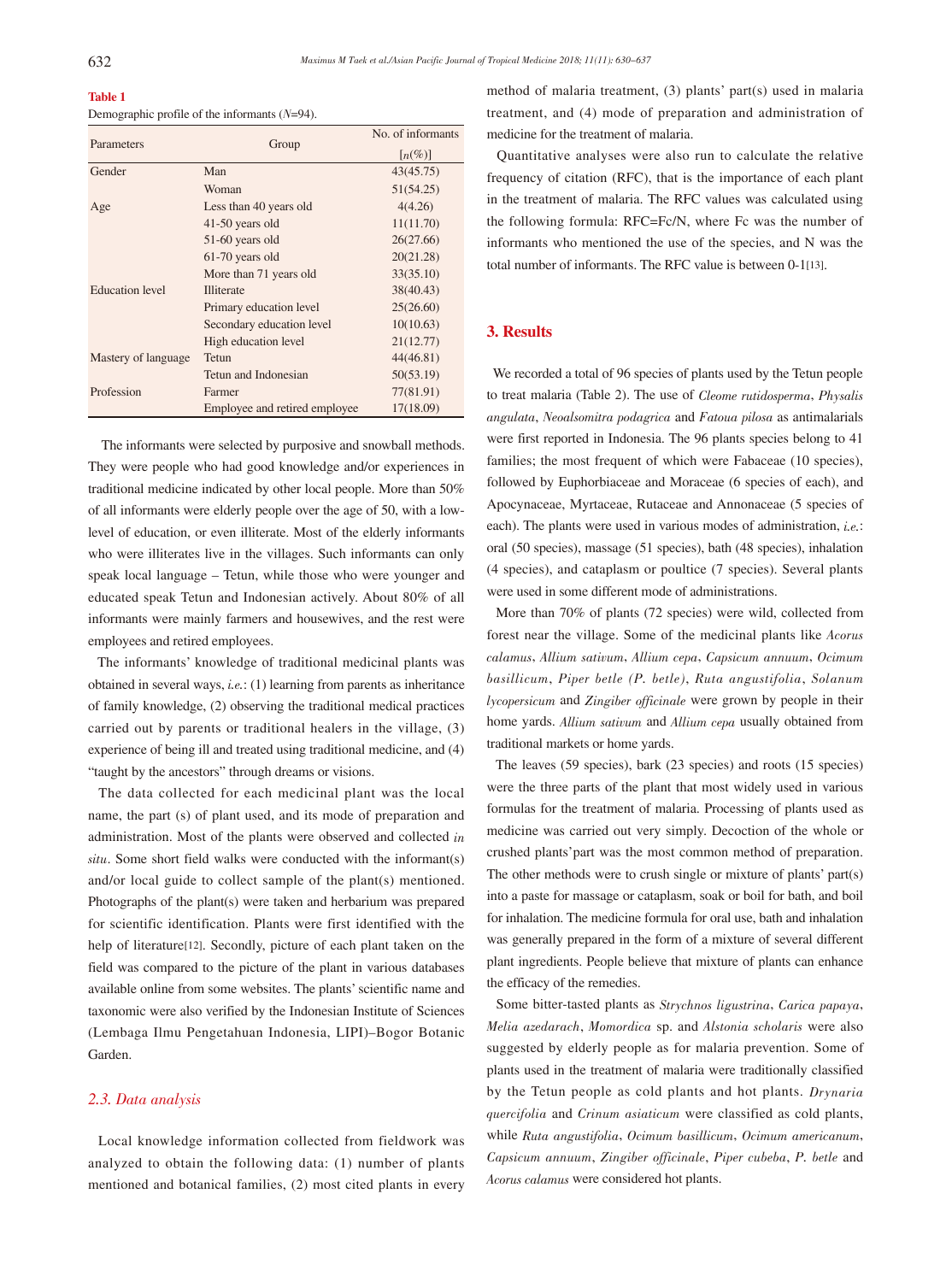# **Table 2**

Plants used in Tetun ethnics' traditional medicine for malaria treatment.

|                    |                                                     |                |                          |                     | Citation frequency  |              |
|--------------------|-----------------------------------------------------|----------------|--------------------------|---------------------|---------------------|--------------|
| Local name         | Scientific name and family                          | $Part(s)$ used | Mode of administration   | Mode of preparation | Fc                  | <b>RFC</b>   |
| Abano              | Sterculia foetida L.                                | <b>Bark</b>    | Decoction                | Oral                | $\mathbf{1}$        | 0.01         |
|                    | (Sterculiaceae)                                     |                | Paste                    | Massage             | $\mathbf{1}$        | 0.01         |
|                    |                                                     |                |                          |                     |                     |              |
| Ai dois metan      | Hyptis suaveolans (L.) Poit.<br>(Asteraceae)        | Leaf           | Paste                    | Massage             | $\mathbf{1}$        | 0.01         |
|                    |                                                     |                | Boil                     | Bath                | $\overline{c}$      | 0.02         |
| Ai feto            | Pittosporum timorense<br>Blume. (Pittosporaceae)    | Bark           | Paste                    | Massage             | $\mathbf{1}$        | 0.01         |
| Ai lakar           | <i>Brucea javanica</i> (L.) Merr.                   | Leaf, bark,    | Decoction                | Oral                | $\mathbf{1}$        | 0.01         |
|                    | (Simaroubaceae)                                     | root           | Boil                     | Bath                | $\mathbf{1}$        | 0.01         |
|                    |                                                     |                |                          | Inhalation          | $\mathbf{1}$        | 0.01         |
| Ai leu lahat       | Melodorum fruticosum Lour.                          | Leaf           | Paste                    | Massage             | $\mathbf{1}$        | 0.01         |
| Ai malae           | (Annonaceae)<br>Syzygium cumini (L.) Skeels.        | Leaf           | Paste                    | Massage             | $\mathbf{1}$        | 0.01         |
| Ai moe lalek       | (Myrtaceae)<br>Aeschynomene americana L.            | Root, leaf     | Paste                    | Massage             | $\mathbf{1}$        | 0.01         |
|                    | (Fabaceae)                                          |                |                          |                     |                     |              |
| Ai tahan tolu      | Melicope latifolia (DC.) T.G.<br>Hartley (Rutaceae) | Leaf           | Paste<br>Boil            | Massage<br>Bath     | 1<br>$\overline{4}$ | 0.01<br>0.04 |
|                    |                                                     |                |                          |                     |                     |              |
| Ai tatasik         | Vitex trifolia L. (Lamiaceae)                       | Leaf           | Paste                    | Massage             |                     |              |
| Ai siba            | <i>Eugenia</i> sp. (Myrtaceae)                      | Leaf           | Boil                     | Bath                | $\mathbf{1}$        | 0.01         |
| Ai sisi            | Ziziphus timoriensis DC.                            | Leaf, bark     | Decoction                | Oral                | 1                   | 0.01         |
|                    | (Rhamnaceae)                                        | <b>Bark</b>    | Paste                    |                     | $\mathbf{1}$        | 0.01         |
|                    |                                                     |                |                          | Massage             |                     |              |
| Aruda              | Ruta angustifolia Pers.<br>(Rutaceae)               | Leaf           | Paste in coconut oil     | Massage             | $\overline{4}$      | 0.04         |
| Asulerok           | Atalantia trimera (Oliv.)<br>Burkill. (Rutaceae)    | Leaf           | Paste                    | Massage             | 1                   | 0.01         |
| Ata bot            | Annona muricata L.<br>(Annonaceae)                  | Leaf           | Boil                     | Inhalation          | $\mathbf{1}$        | 0.01         |
| Ata lotu           | Annona squamosa L.<br>(Annonaceae)                  | Leaf           | Boil                     | Bath                | 3                   | 0.03         |
| Ata malae          | Annona reticulata L.<br>(Annonaceae)                | Leaf           | Boil                     | Bath                | 1                   | 0.01         |
|                    |                                                     |                |                          | Inhalation          | $\overline{2}$      | 0.02         |
| <b>Babotore</b>    | Physalis angulata L.<br>(Solanaceae)                | Whole plant    | Decoction                | Oral                | 17                  | 0.18         |
| Badut malaka       | Jatropha gossypifolia L.                            | <b>Bark</b>    | Decoction                | Oral                | $\mathbf{1}$        | 0.01         |
| mean               | (Euphorbiaceae)                                     |                | Paste                    | Massage             | 1                   | 0.01         |
| Badut malaka       | Jatropha curcas L.                                  | Bark           | Decoction                | Oral                | 6                   | 0.06         |
| mutin              | (Euphorbiaceae)                                     |                | Paste                    |                     | 29                  | 0.31         |
|                    |                                                     |                |                          | Massage             |                     |              |
|                    |                                                     |                | Boil                     | Bath                | 6                   | 0.06         |
|                    |                                                     |                | Boil                     | Inhalation          | $\mathbf{1}$        | 0.01         |
| Badut mi           |                                                     | Kernel         | Paste                    |                     | 9                   | 0.10         |
|                    | Aleuritas moluccana (L.)<br>Willd. (Euphorbiaceae)  |                |                          | Massage             |                     |              |
| Bakumoru           | Strychnos ligustrina Blume                          | Stem, bark     | Decoction, infusion, tea | Oral                | 32                  | 0.34         |
|                    | (Loganiaceae)                                       | Leaf           | Boil                     | Bath                | $\mathfrak{Z}$      | 0.03         |
| <b>Bakuro</b>      | Acacia farnesiana (L.) Willd.<br>(Fabaceae)         | Leaf           | Boil                     | Bath                | $\mathbf{1}$        | 0.01         |
| <b>Baulenuk</b>    | <i>Ficus hispida</i> L.f.                           | Leaf           | Decoction                | Oral                | $\overline{2}$      | 0.02         |
|                    | (Moraceae)                                          |                | Paste                    |                     | $\overline{c}$      | 0.02         |
|                    |                                                     |                |                          | Cataplasm           |                     |              |
| Beko               | Syzygium aqueum (Burm.f.)<br>Alston (Myrtaceae)     | Leaf           | Boil                     | Bath                | $\overline{c}$      | 0.02         |
| <b>Besak</b>       | Acacia leucophloea (Roxb.)<br>Willd. (Fabaceae)     | Bark           | Infusion, tea            | Oral                | $\mathbf{1}$        | 0.01         |
| <b>Blidin</b> lotu | Averrhoa bilimbi L.<br>(Oxalidaceae)                | Leaf           | Boil                     | Bath                | $\overline{2}$      | 0.02         |
| Blidin wai         | Averrhoa carambola L.<br>(Oxalidaceae)              | Leaf           | Boil                     | Bath                | $\mathbf{1}$        | 0.01         |
| Bria fuik          | Momordica balsamina L.                              | Leaf, fruit    | Juice, decoction         | Oral                | 5                   | 0.05         |
|                    | (Cucurbitaceae)                                     | Leaf           | Paste                    | Massage             | $\mathbf{1}$        | 0.01         |
|                    |                                                     |                |                          |                     |                     |              |
|                    |                                                     |                | Boil                     | Bath                | $\overline{2}$      | 0.02         |
| <b>Bubur</b>       | Eucaliptus alba Reinw.<br>(Myrtaceae)               | Leaf           | Boil                     | Bath                | $\mathbf{1}$        | 0.01         |
| Derok masin        |                                                     | Leaf           | Paste                    |                     | 6                   | 0.06         |
|                    | Citrus aurantifolia<br>(Christm.) Swingle.          |                | Boil                     | Massage<br>Bath     | $\mathbf{1}$        | 0.01         |
|                    | (Rutaceae)                                          |                |                          |                     |                     |              |
| Dila               | Carica papaya L.                                    | Leaf           | Decoction                | Oral                | 16                  | 0.17         |
|                    | (Caricaceae)                                        |                | Boil                     | Bath                | $\overline{4}$      | 0.04         |
|                    |                                                     | Root           | Paste                    | Cataplasm           | $\overline{c}$      | 0.02         |
| Dilabutak,         | Aegle marmelos (L.) Correa                          | Bark, root     | Decoction                | Oral                | 3                   | 0.03         |
| dilafatuk          | (Rutaceae)                                          |                | Paste                    | Massage             | $\overline{4}$      | 0.04         |
|                    |                                                     | Leaf           | Boil                     | Bath                | $\mathbf{1}$        | 0.01         |
|                    |                                                     |                |                          |                     |                     |              |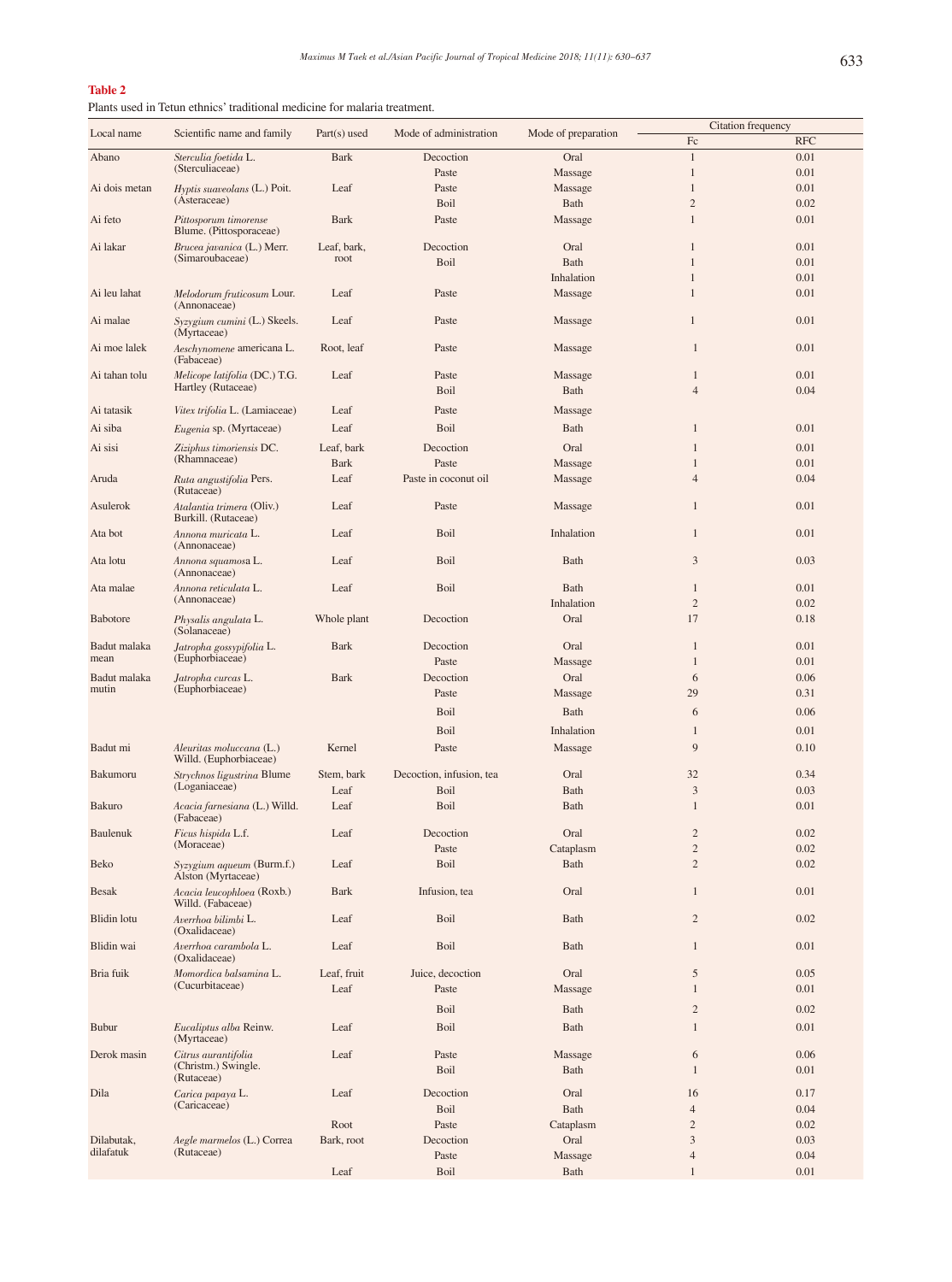# Table 2 Continued.

|                          |                                                        |                |                        |                     | Citation frequency |            |
|--------------------------|--------------------------------------------------------|----------------|------------------------|---------------------|--------------------|------------|
| Local name               | Scientific name and family                             | $Part(s)$ used | Mode of administration | Mode of preparation | Fc                 | <b>RFC</b> |
| Fafok                    | Blumea balsamifera (L.)                                | <b>Bark</b>    | Decoction              | Oral                | $\mathbf{1}$       | 0.01       |
|                          | DC. (Compositae)                                       |                | Paste                  | Massage             | $\mathbf{1}$       | 0.01       |
|                          |                                                        |                | Boil                   | Bath                | $\overline{4}$     | 0.04       |
| Feu                      | Garuga floribunda Decne.                               | Bark           | Decoction              | Oral                | $\mathbf{1}$       | 0.01       |
|                          | (Burseraceae)                                          |                | Paste                  | Massage             | 24                 | 0.26       |
| Frasuk ten               | Senna tora (L.) Roxb.                                  | Leaf           | Boil                   | Bath                | $\mathbf{1}$       | 0.01       |
|                          | (Fabaceae)                                             |                |                        |                     |                    |            |
| Fuik                     | Piper betle L. (Piperaceae)                            | Leaf           | Paste                  | Massage             | 1                  | 0.01       |
|                          |                                                        |                |                        | Cataplasm           | $\mathbf{1}$       | 0.01       |
|                          |                                                        |                | Boil                   | Bath                | 1                  | 0.01       |
| Fuka                     | Calotropis gigantea (L.) R.                            | Root           | Decoction              | Oral                | 23                 | 0.25       |
|                          | Br. (Asclepediaceae)                                   |                | Paste                  | Massage             | 22                 | 0.23       |
|                          |                                                        |                | <b>Boil</b>            |                     | 1                  | 0.01       |
|                          |                                                        | Leaf           |                        | Bath                | $\overline{2}$     |            |
|                          |                                                        |                | Whole leaf or paste    | Cataplasm           |                    | 0.02       |
| Hae manlain              | <i>Imperata cylindrica</i> (L.) P.<br>Beauv. (Poaceae) | Root           | Decoction              | Oral                | $\mathbf{1}$       | 0.01       |
| Hali                     | <i>Ficus virens L.</i> (Moraceae)                      | Leaf           | Boil                   | Bath                | $\mathbf{1}$       | 0.01       |
|                          |                                                        |                |                        |                     |                    |            |
| Kabas fuan mean          | Gossypium hirsutum L.<br>(Malvaceae)                   | Root           | Decoction              | Oral                | $\mathbf{1}$       | 0.01       |
|                          |                                                        |                | Paste                  | Massage             | 1                  | 0.01       |
|                          |                                                        |                | Boil                   | Bath                | $\mathbf{1}$       | 0.01       |
| Kabasa                   | Coccinia grandis (L.) Voigt.                           | Leaf           | Decoction              | Oral                | $\overline{2}$     | 0.02       |
|                          | (Cucurbitaceae)                                        |                | Boil                   | Bath                | $\overline{2}$     | 0.02       |
| Kabidawa                 | Ceiba pentandra (L.) Gaertn.                           | Leaf           | Decoction              | Oral                | $\mathbf{1}$       | 0.01       |
|                          | (Malvaceae)                                            |                | Paste                  | Massage             | $\overline{2}$     | 0.02       |
| Kaboen fuik              | Operculina turpethum                                   | Leaf           | Boil                   | Bath                | $\mathbf{1}$       | 0.01       |
|                          | (L.) Silva Manso.                                      |                |                        |                     |                    |            |
|                          | (Convolvulaceae)                                       |                |                        |                     |                    |            |
| Kafiru                   | <i>Nauclea orientalis</i> (L.) L.<br>(Rubiaceae)       | Bark           | Decoction              | Oral                | $\mathbf{1}$       | 0.01       |
|                          |                                                        |                | Paste                  | Massage             | $\mathbf{1}$       | 0.01       |
| Kala mean                | Sesbania grandiflora (L.)                              | Leaf           | Paste                  | Massage             | $\mathbf{1}$       | 0.01       |
|                          | Poiret. (Fabaceae)                                     |                | Boil                   | Bath                | $\overline{4}$     | 0.04       |
| Karlulu                  | Andrographis paniculata                                | Whole plant    | Decoction              | Oral                | $\overline{2}$     | 0.02       |
|                          | (Burm.f.) Wall.<br>(Acanthaceae)                       |                | Boil                   | Bath                | $\mathbf{1}$       | 0.01       |
| Katimun                  | Wendlandia burkilli Cowan.                             | <b>Bark</b>    | Decoction              | Oral                | 1                  | 0.01       |
|                          | (Rubiaceae)                                            |                |                        |                     |                    |            |
|                          |                                                        |                | Paste                  | Massage             | $\mathbf{1}$       | 0.01       |
| Kaut                     | Solanum lycopersicum L.<br>(Solanaceae)                | Leaf           | Paste                  | Massage             | $\mathbf{1}$       | 0.01       |
|                          |                                                        |                | Boil                   | Bath                | $\overline{4}$     | 0.04       |
| Kbau kbas, krau<br>kidan | Elephantopus scaber L.<br>(Compositae)                 | Leaf           | Paste                  | Massage             | 1                  | 0.01       |
| Kinur                    | Curcuma domestica Val.                                 | Rhizome        | Decoction              | Oral                | $\mathbf{1}$       | 0.01       |
|                          | (Zingiberaceae)                                        |                |                        |                     | $\mathbf{1}$       | 0.01       |
|                          |                                                        |                | Paste                  | Massage             |                    |            |
| Klan                     | Phyllanthus reticulatus Poir.<br>(Phyllanthaceae)      | Leaf           | Paste                  | Massage             | $\overline{2}$     | 0.02       |
| Klatun dian              | Euphorbia nerifolia L.                                 | <b>Stem</b>    | Boil                   | Bath                | $\mathbf{1}$       | 0.01       |
|                          | (Euphorbiaceae)                                        |                |                        |                     |                    |            |
| Knabu                    | Bridelia ovata Decne.                                  | Leaf           | Decoction              | Oral                | $\mathbf{1}$       | 0.01       |
|                          | (Euphorbiaceae)                                        |                |                        |                     |                    |            |
| Knuan                    | Acorus calamus L.                                      | Rhizome        | Paste                  | Massage             | $7\phantom{.0}$    | 0.07       |
|                          | (Acoraceae)                                            |                | Boil                   | Bath                | $\mathbf{1}$       | 0.01       |
| Koke lotu                | Uvaria rufa Blume                                      | Root           | Decoction              | Oral                | $\mathbf{1}$       | 0.01       |
|                          | (Annonaceae)                                           |                |                        |                     |                    |            |
| Kolokoen                 | Gymnopetalum leucosticum                               | Root           | Decoction              | Oral                | $\mathbf{1}$       | 0.01       |
|                          | Miq. (Cucurbitaceae)                                   |                |                        |                     |                    |            |
|                          |                                                        |                |                        |                     |                    |            |
| Koya                     | Psidium guajava L.                                     | Leaf           | Boil                   | Bath                | $\boldsymbol{7}$   | 0.07       |
|                          | (Myrtaceae)                                            |                |                        |                     |                    |            |
| Kroti metan              | Alstonia spectabilis R.Br.                             | Bark, leaf     | Decoction              | Oral                | 16                 | 0.17       |
|                          | (Apocynaceae)                                          | <b>Bark</b>    | Boil                   | Bath                | $\mathbf{1}$       | 0.01       |
| Kroti mutin              | Alstonia scholaris (L.) R.Br.                          | <b>Bark</b>    | Decoction              | Oral                | 13                 | 0.14       |
|                          | (Apocynaceae)                                          |                | Boil                   | Bath                | $\overline{2}$     | 0.02       |
| Krui                     | Cassia siamea Lam.                                     | <b>Bark</b>    | Decoction              | Oral                | $\overline{2}$     | 0.02       |
|                          | (Fabaceae)                                             | Leaf           | Boil                   | Bath                | $\mathbf{1}$       | 0.01       |
| Kunus aleten             | Piper cubeba L.f.                                      | Leaf           | Decoction              | Oral                | $\mathbf{1}$       | 0.01       |
|                          | (Piperaceae)                                           |                | Paste                  | Massage             | $\mathbf{1}$       | 0.01       |
|                          |                                                        |                |                        |                     | $\mathbf{1}$       |            |
|                          |                                                        |                | Boil                   | Bath                |                    | 0.01       |
| Kulu                     | Artocarpus incisa (Thunb.)<br>L.f. (Moraceae)          | Leaf           | Boil                   | Bath                | 1                  | 0.01       |
| Lakaur                   | Cleome rutidosperma L.                                 | Whole plant    | Decoction              | Oral                | 17                 | 0.18       |
|                          | (Capparaceae)                                          | Leaf           | Paste                  | Massage             | 19                 | 0.20       |
|                          |                                                        |                |                        |                     |                    |            |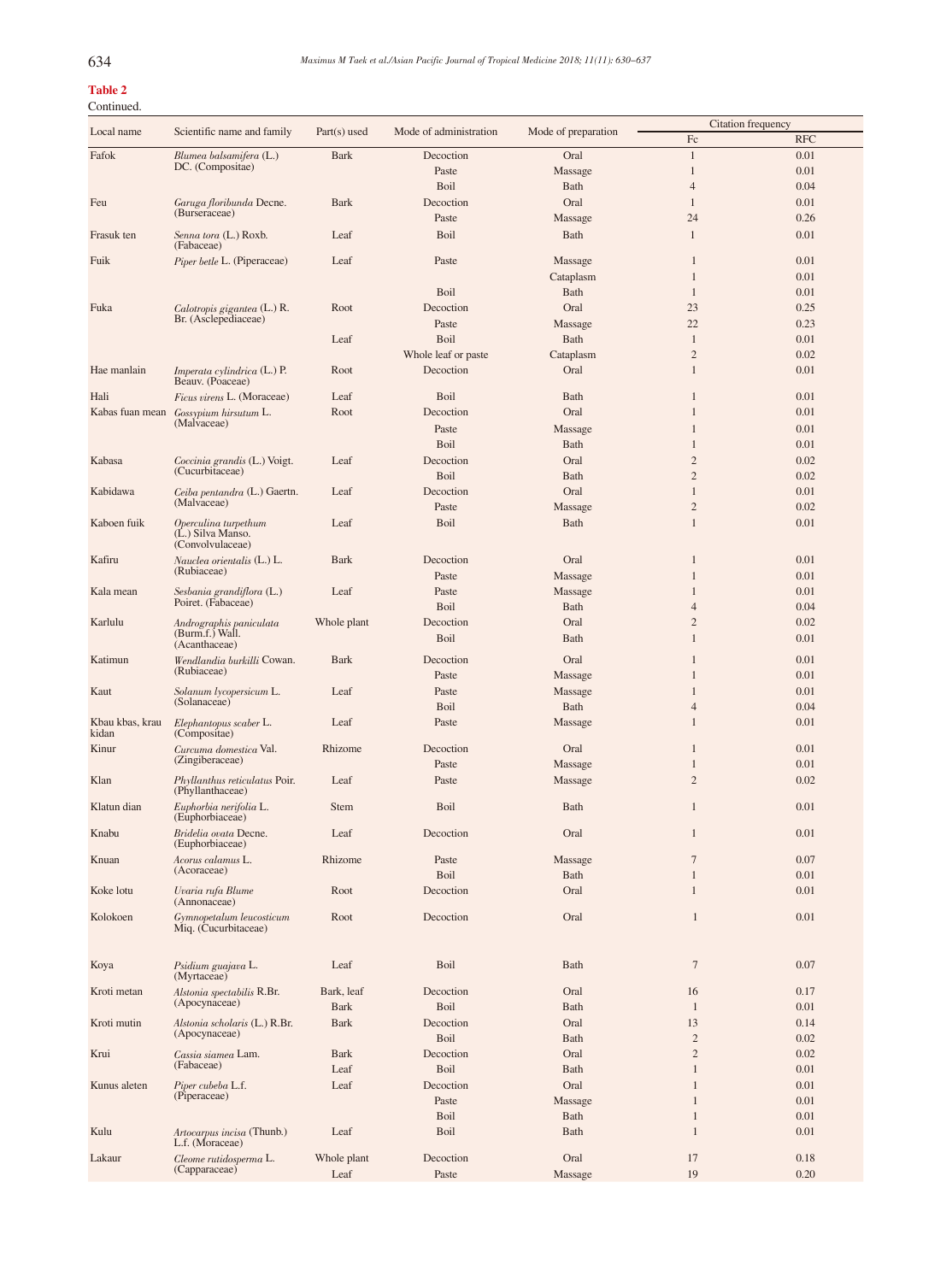## Table 2

## Continued.

|                     |                                                            |                   |                        |                     | Citation frequency |            |
|---------------------|------------------------------------------------------------|-------------------|------------------------|---------------------|--------------------|------------|
| Local name          | Scientific name and family                                 | $Part(s)$ used    | Mode of administration | Mode of preparation | $\rm{Fc}$          | <b>RFC</b> |
|                     |                                                            |                   |                        |                     |                    |            |
| Lalitin feto        | Wrightia pubescens R.Br.<br>(Apocynaceae)                  | Bark, root        | Decoction              | Oral                | 3                  | 0.03       |
|                     |                                                            | Leaf              | Paste                  | Massage             | $\mathbf{1}$       | 0.01       |
|                     |                                                            |                   | Boil                   | Bath                | $\mathbf{1}$       | 0.01       |
| Lalitin mane        | Tabernaemontana                                            | Bark, root        | Decoction              | Oral                | 3                  | 0.03       |
|                     | pandacaqui Lam.                                            |                   |                        |                     |                    |            |
|                     | (Apocynaceae)                                              | Leaf              | Paste                  | Massage             | $\overline{c}$     | 0.02       |
| Lenok               | Grewia koodersiana Burrett.<br>(Tilliaceae)                | Root              | Decoction              | Oral                | $\mathbf{1}$       | 0.01       |
| Liman tohar         | Cassia fistula L. (Fabaceae)                               | Bark              | Decoction              | Oral                | $\overline{2}$     | 0.02       |
|                     |                                                            |                   | Paste                  | Massage             | $\mathbf{1}$       | 0.01       |
|                     |                                                            |                   | Boil                   | <b>Bath</b>         | $\mathbf{1}$       | 0.01       |
|                     |                                                            |                   |                        |                     |                    |            |
|                     |                                                            | Leaf              | Whole leaf or paste    | Cataplasm           | $\mathbf{1}$       | 0.01       |
| Lisa mean           | Allium cepa L.<br>(Amaryllidaceae)                         | Clove             | Paste in coconut oil   | Massage             | 6                  | 0.06       |
| Lisa mutin          | Allium sativum L.<br>(Amaryllidaceae)                      | Clove             | Paste in coconut oil   | Massage             | 5                  | 0.05       |
| Lorowen             | Fatoua pilosa Gaudich.<br>(Moraceae)                       | Root              | Decoction              | Oral                | $\overline{7}$     | 0.07       |
| Mahoni              | Swietenia macrophylla King<br>(Meliaceae)                  | Seed              | Raw seed               | Oral                | 6                  | 0.06       |
| <b>Mamumus</b>      | <i>Ficus septica</i> Burm.f.                               | Leaf              | Paste                  | Massage             | $\mathbf{1}$       | 0.01       |
|                     | (Moraceae)                                                 |                   |                        |                     |                    |            |
|                     |                                                            |                   |                        | Cataplasm           | $\mathbf{1}$       | 0.01       |
| Manliras            | Drynaria quercifolia (L.) J.<br>Smith. (Polypodiaceae)     | Tuber             | Paste                  | Massage             | 5                  | 0.05       |
| Masimanas,<br>kunus | Capsicum annuum L.<br>(Solanaceae)                         | Fruit             | Decoction              | Oral                | $\mathbf{1}$       | 0.01       |
| Masimanas kee       | Zingiber officinale Roscoe.<br>(Zingiberaceae)             | Rhizome           | Paste                  | Massage             | $\mathbf{1}$       | 0.01       |
| Masin borat         | Neoalsomitra podagrica                                     | Root, stem        | Decoction, infusion    | Oral                | $\overline{4}$     | 0.04       |
|                     | Steenis (Cucurbitaceae)                                    |                   |                        |                     |                    |            |
| Ma'ut               | Moringa oleifera Lam.<br>(Moringaceae)                     | Root              | Paste                  | Massage             | $\mathbf{1}$       | 0.01       |
|                     |                                                            |                   |                        | Cataplasm           | 3                  | 0.03       |
| Meda lasan          | Dysoxylum                                                  | Leaf              | Decoction              | Oral                | 1                  | 0.01       |
|                     | gaudichaudianum (A. Juss.)                                 |                   | Boil                   | Bath                | $\mathbf{1}$       | 0.01       |
|                     | Miq. (Meliaceae)                                           |                   |                        |                     |                    |            |
| Moat tiris          | Not identified                                             | Leaf              | Decoction              | Oral                | $\mathbf{1}$       | 0.01       |
| Mukrin              | Plumeria obtusa L.<br>(Apocynaceae)                        | Bark              | Decoction              | Oral                | 6                  | 0.06       |
| Nenuk               | Morinda citrifolia L.                                      | Leaf, fruit, bark | Decoction              | Oral                | $\mathbf{1}$       | 0.01       |
| Renes               | (Rubiaceae)<br>Phyllanthus niruri L.                       | Whole plant       | Decoction              | Oral                | $\overline{2}$     | 0.02       |
| Riman isin          | (Phyllanthaceae)<br>$Cord$ <i>vine fructicosa</i> $(L)$ A. | Leaf              | Paste                  | Massage             | $\mathbf{1}$       | 0.01       |
| Sakiki mean         | Chev. (Asparagaceae)<br>Flengimia macrophylla              | Leaf              | Boil                   | Bath                | $\mathbf{1}$       | 0.01       |
|                     | (Wild.) Merr. (Fabaceae)                                   |                   |                        |                     |                    |            |
| Salur               | Ficus callosa Willd.<br>(Moraceae)                         | <b>Bark</b>       | Decoction              | Oral                | $\overline{2}$     | 0.02       |
| Samer               | Melia azedarach L.                                         | Bark, leaf        | Decoction              | Oral                | 13                 | 0.14       |
|                     | (Meliaceae)                                                | Leaf              | Paste                  | Massage             | $\mathbf{1}$       | 0.01       |
|                     |                                                            |                   | Boil                   | Bath                | 5                  | 0.05       |
|                     |                                                            |                   |                        |                     |                    |            |
| Silasi mean         | Ocimum americanum L.<br>(Lamiaceae)                        | Leaf              | Paste in coconut oil   | Massage             | 3                  | 0.03       |
|                     |                                                            |                   | Boil                   | Bath                | $\sqrt{2}$         | 0.02       |
| Silasi mutin        | Ocimum basillicum L.<br>(Lamiaceae)                        | Leaf              | Paste in coconut oil   | Massage             | $\mathbf{1}$       | 0.01       |
| Sukabi              | Schleichera oleosa (Lour.)                                 | Leaf              | Paste                  | Massage             | 3                  | 0.03       |
|                     | Oken (Sapindaceae)                                         |                   | Boil                   | Bath                | 1                  | 0.01       |
|                     |                                                            |                   |                        |                     |                    |            |
| Sukaer              | Tamarindus indica L.                                       | Leaf              | Decoction              | Oral                | $\mathbf{1}$       | 0.01       |
|                     | (Fabaceae)                                                 |                   | Paste                  | Massage             | 5                  | 0.05       |
|                     |                                                            |                   | Boil                   | Bath                | 24                 | 0.26       |
| Taborut             | Crinum asiaticum L.                                        | Leaf              | Maceration             | Bath                | $\mathbf{1}$       | 0.01       |
|                     | (Amarylidaceae)                                            |                   |                        |                     |                    |            |
|                     |                                                            | Tuber             | Paste                  | Massage             | $\overline{2}$     | 0.02       |
| Tateka              | Lantana camara L.<br>(Verbenaceae)                         | Leaf              | Boil                   | Bath                | 1                  | 0.01       |
| Tau tiu ten         | Dendropthoe pentandra (L)                                  | Leaf, bark        | Decoction              | Oral                | $\mathbf{1}$       | 0.01       |
|                     | Miq. (Loranthaceae)                                        |                   | Paste                  | Massage             | $\mathbf{1}$       | 0.01       |
| Taun                | Indigofera suffruticosa Mill.                              | Leaf              | Decoction              | Oral                | 1                  | 0.01       |
|                     | (Fabaceae)                                                 |                   | Boil                   | Bath                | 1                  | 0.01       |
|                     |                                                            |                   |                        |                     |                    |            |
|                     |                                                            |                   | Paste                  | Massage             | $\mathbf{1}$       | 0.01       |
| Tubi tahak          | Macaranga tanarius (L.)                                    | Leaf              | Boil                   | Bath                | $\mathbf{1}$       | 0.01       |
|                     | Mull. Arg. (Euphorbiaceae)                                 |                   |                        |                     |                    |            |
| Uas laomea          | Not identified                                             | Tuber             | Decoction              | Oral                | $\mathbf{1}$       | 0.01       |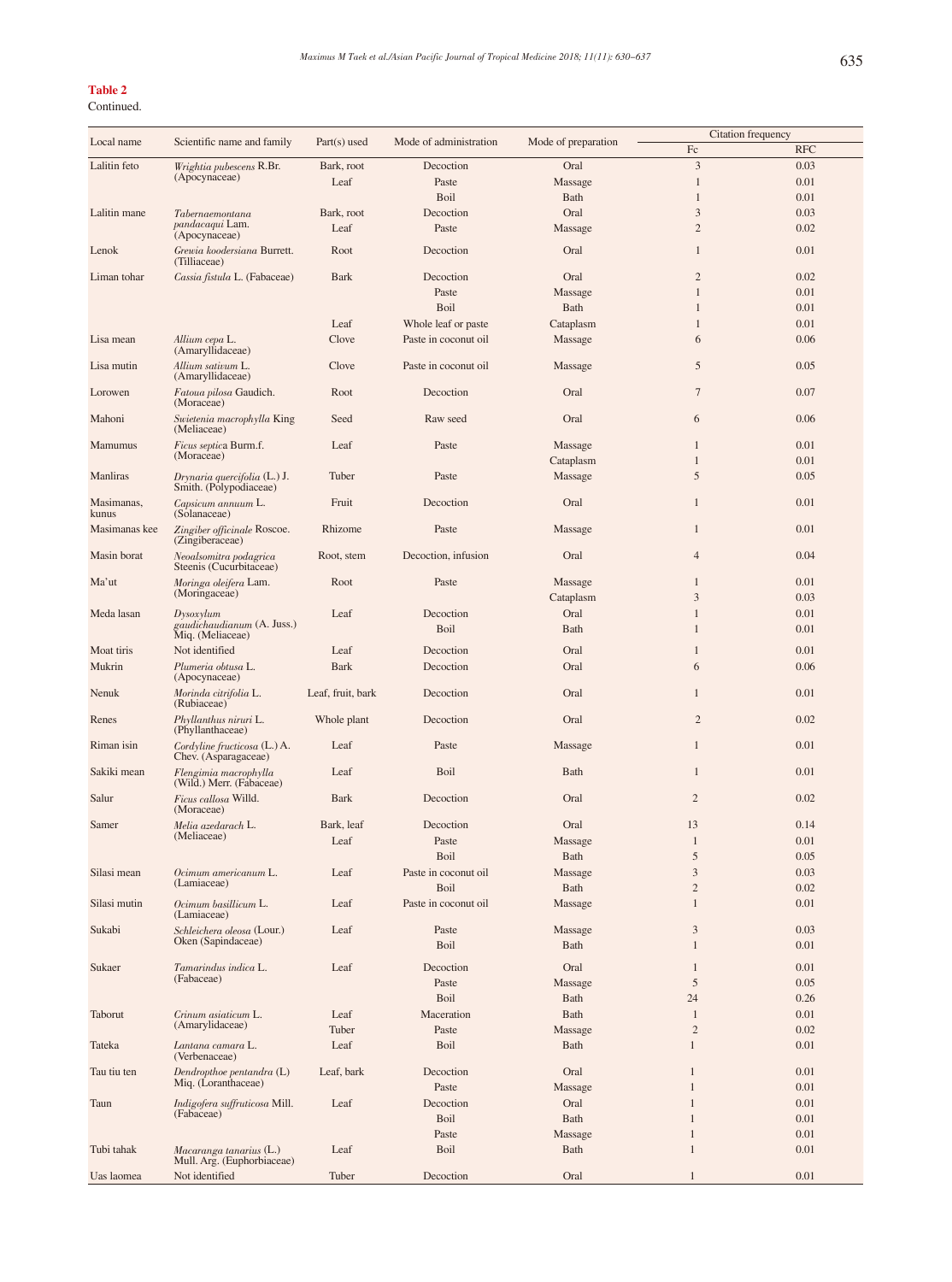## 4. Discussion

 According to the RFC values, Strychnos ligustrina (RFC=0.34), Calotropis gigantea (RFC=0.25), Cleome rutidosperma (RFC=0.18), Physalis angulata (RFC=0.18), Alstonia spectabilis (RFC=0.17), Carica papaya (RFC=0.17), Melia azedarach (RFC=0.14) and Alstonia scholaris (RFC=0.14) were the most widely used in various medicinal ingredients for oral administration. Jatropha curcas (RFC=0.31), Garuga floribunda (RFC=0.26), Calotropis gigantea (RFC=0.23) and Cleome rutidosperma (RFC=0.20) were widely used for massage. Tamarindus indica (RFC=0.26) was the most widely used for bathing. Annona reticulata (RFC=0.02) and Moringa oleifera (RFC=0.03) were most used to prepare ingredients for inhalation and cataplasm, respectively.

 Almost all the plants in medicines for oral administration are bitter plants. Many studies have proven that bitter plants contain various plants' secondary metabolites of alkaloids, terpenoids, flavonoids that are active as direct antimalarials (antiplasmodial) and/or indirect antimalarials (antipyretic, anti-inflammatory, analgesic, immunostimulant, hemolytic, and membrane modifier)[14]. Several previous studies have shown that some of the medicinal plants documented in this study do have pharmacological activities related to malaria such as antiplasmodial, antipyretic, anti-inflammatory, and analgesic. The most widely used plants in oral ingredients -Strychnos ligustrina, Calotropis gigantea, Cleome rutidosperma, Physalis angulata, Alstonia spectabilis, Carica papaya, Melia azedarach and Alstonia scholaris have been known to have one or more of these activities–antipyretic, anti-inflammatory, and analgesic, in addition to their antiplasmodial activity. Some of bitter-tasted plants like Carica papaya, Melia azedarach, Momordica sp. and Alstonia scholaris which were suggested by elderly people to prevent malaria also have pharmacological activity as immunostimulant[15-22].

Plants which claimed to be cold plants such as Drynaria quercifolia and Crinum asiaticum generally have a high content of water in the part used for the treatment of malaria, so, they can act as good heat absorber. The cold plants absorb the excess heat from the body so that the body temperature drops to normal again. On the other hand, hot plants like Ruta angustifolia, Ocimum basillicum, Ocimum americanum, Capsicum annuum, Zingiber officinale, Piper cubeba, P. betle and Acorus calamus contain essential oils, which have a spicy taste on the tongue, or heat sensation when exposed to skin. These hot plants act to increase body temperature and promote sweat production, so the body temperature decreases to normal again. Some compounds in essential oils of these plants, for example of Ocimum sp., are monoterpenoids such as linalool, methyl chavicol, thymol, eugenol, ocimen, limonen, geraniol, cineol, estragol and cariophyllene, which were known to have various pharmacological activities[23].

 The Tetun people believed that wild or non-cultivated plants were more effective than cultivated plants. The reason was that wild plants were able to survive without protection and maintenance by humans. The cultivated plants were considered to have no healing power compared with plants collected from the wild. This kind of view was actually a tradition[24]. However, as plant was considered a diluted drug[25], the healing power in question was certainly closely related to the content of pharmacological active substances in it. The formation of active metabolites such as terpenoids, flavonoids and alkaloids in plants of same species varies greatly, influenced by differences in environmental stresses faced by each plant, such as temperature, light intensity, and attack of herbivores or microbes[26]. Stronger environmental stresses could even affect in genetics or protein levels, producing different types of metabolites[27]. In general, the non-cultivated plants experienced greater environmental stresses, and stimulated them to produce some different in type and abundance of secondary metabolites than the cultivated ones. The differences may result in more active pharmacologycal properties[28].

 The practice of traditional medicine in the Tetun community has been existing for a long time, verbally passed from one generation to the next generation. There were no written documents about their local wisdom. Knowledge of traditional medicine still persists among the elderly, and was increasingly lost among young people. Just like in many other societies, this practice of traditional medicine was slowly being abandoned by people. It was especially because of the expansion of the more practical modern medicines, and the assumption of young people that the practice of traditional medicine was primitive[29].

# 5. Conclusions

 A total of 96 plants species of 41 families were documented as medicinal plants for malaria treatment by indigenous people of Belu and Malaka Districts in West Timor Indonesia. These newly collected plants are a precious source for the future development of new drugs and strategies to improve malaria eliminating programs. In recent years, indigenous knowledge and traditional experiences continued disappearing(have been disappearing). Therefore, it is important to conduct ethnomedicine researches like this to document the valuable knowledge before they disappear from the community.

# Conflict of interest statement

We declare that we have no conflict of interests.